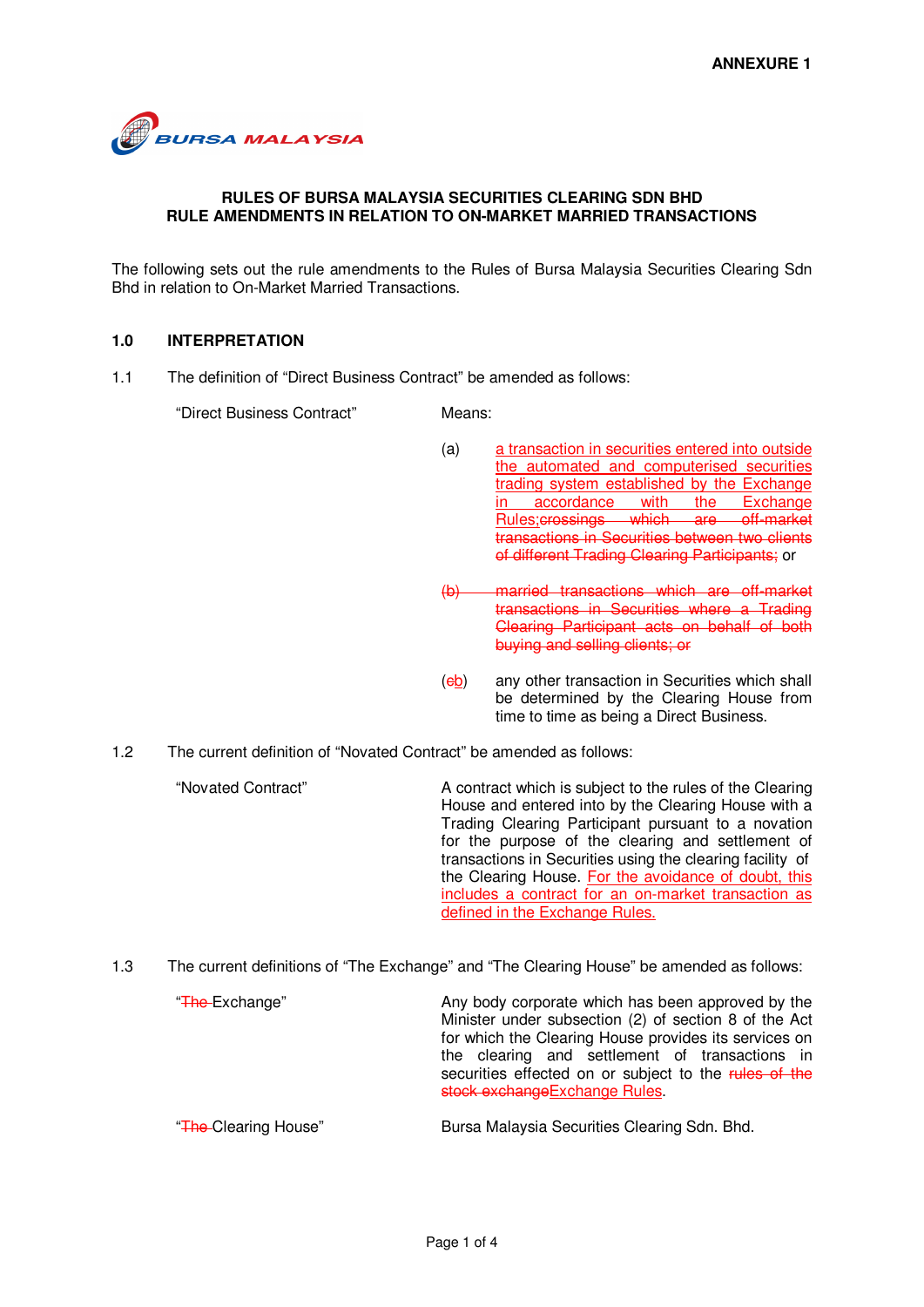## **2.0 CLARIFYING THE CLEARING AND SETTLEMENT PROVISIONS**

- 2.1 Rule 5.1(a) be amended as follows:
	- (a) Clearing and settlement shall be performed only for those Securities traded through the Exchange and presented to the Clearing House in accordance with these RulesClearing Participants must clear and settle all Market Contracts through the Clearing House in accordance with these Rules.
- 2.2 Rule 5.1(b) be deleted in its entirety.
	- (b) DeletedAll Direct Business Contracts shall be cleared and settled through the Clearing House in accordance with these Rules.
- 2.3 Rule 5.2 be amended as follows:
	- (a) Where a Trading Clearing Participant, in respect of a Novated Contract, fails to deliver securities to the Clearing House by the due date and in the manner as prescribed under the Exchange Rules, the Clearing House may,
		- (i) subject to Rule 5.2(b), advise the Exchange to institute buying-in against the Trading Clearing Participant concerned on the Market Day following the due date to the Clearing House in accordance with the Exchange Rules; or
		- (ii) resort to any other mode of making good the default in delivery by the Trading Clearing Participants pursuant to the relevant Exchange Rules or in any other manner as it considers appropriate in the circumstances.
	- (b) Where a Trading Clearing Participant, having sold Securities in odd lot (as defined in the Exchange Rules) ("the Odd Lot Securities") in respect of a Novated Contract, fails to deliver the Odd Lot Securities to the Clearing House by the due date and in the manner as prescribed under the Exchange Rules, the Clearing House shall advise the Exchange of the failure in delivery. The said contract for Odd Lot Securities shall then be settled in the following manner:
		- (i) The selling Trading Clearing Participant shall instead pay in cash and the buying Trading Clearing Participant shall receive a Cash Settlement Price in lieu of delivery of the Odd Lot Securities; and
		- (ii) For the purposes of these Rules the "Cash Settlement Price" means an amount which shall include a levy by way of compensation, and calculated and paid in the manner prescribed by the Clearing House from time to time in its directives.
	- (c) There shall be no buying-in against the selling Trading Clearing Participant of the Odd Lot Securities on the Market Day following the due date in accordance with the Exchange Rules where Rule 5.2(b) applies.
	- (d) In the event the buying Trading Clearing Participant onward sells the Odd Lot Securities in odd lot, and is unable to deliver in full the Securities sold, the buying Trading Clearing Participant may be required to pay a Cash Settlement Price for the total number of Securities sold.
	- (e) The ultimate buying Trading Clearing Participant of the odd lot Securities referred to in Rule 5.2(d) shall receive a Cash Settlement Price in lieu of delivery of the Securities. For the purpose of this Rule, the "ultimate buying Trading Clearing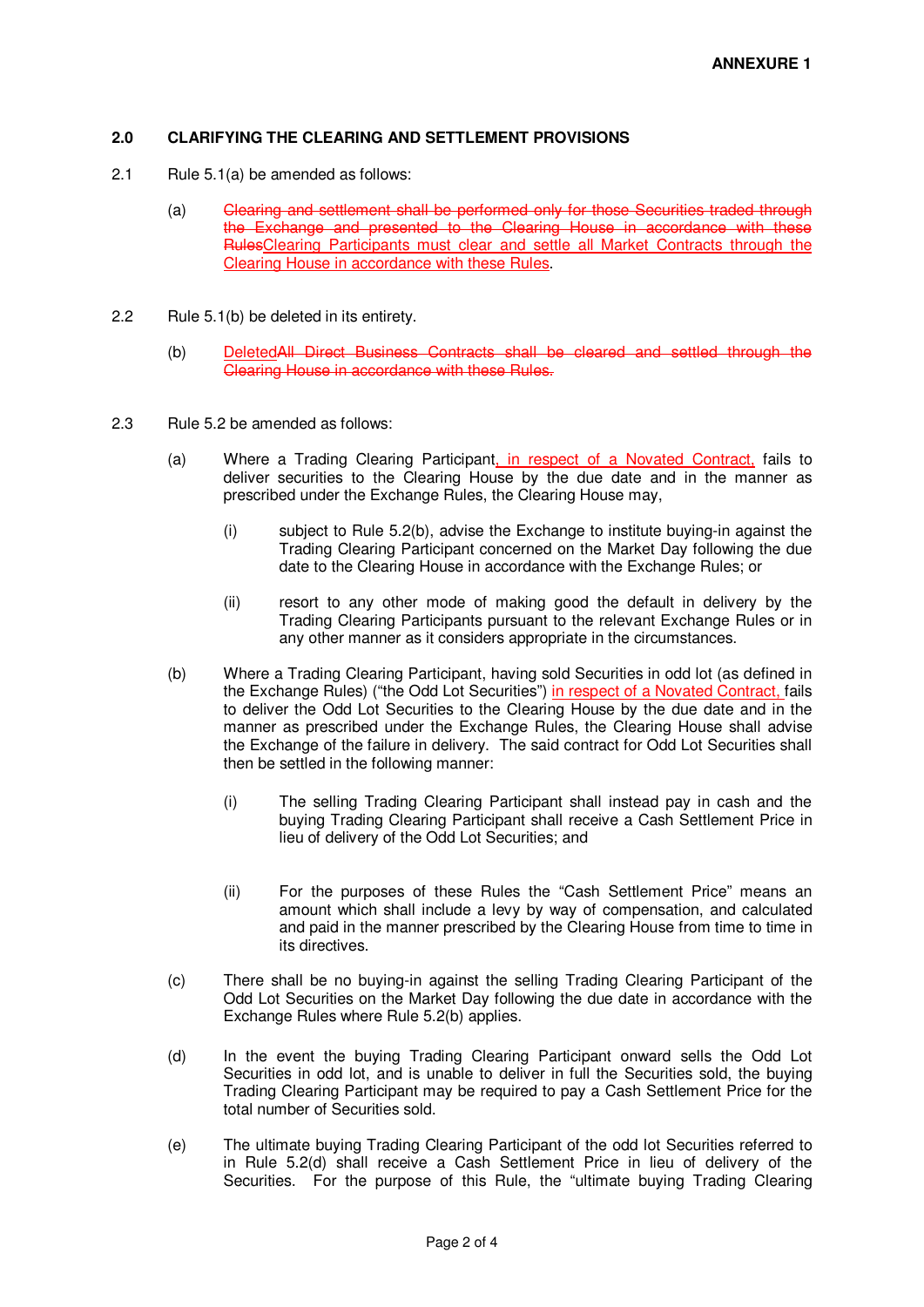Participant" means the last Trading Clearing Participant who has yet to receive the odd lot Securities and who has not onward sold any part of the odd lot Securities.

- 2.4 Rule 5.8(c) be deleted in its entirety.
	- (c) Deleted(i) Notwithstanding Rule 5.8(a) and (b) and subject to Rule 5.8(c)(vi), a Trading Clearing Participant may elect to have a Direct Business Contract cleared and settled as a Novated Contract provided that the Direct Business Contract is a married transaction (as defined below) and all of the following conditions are satisfied:
		- (aa) the Securities that are the subject matter of the Direct Business Contract are transacted in a board lot or a multiple of a board lot:
		- (bb) the price at which the Direct Business Contract is transacted is at or within the price range as prescribed in the Operational Procedures of the Clearing House at the time the Trading Clearing Participant inputs the Direct Business Contract into the Direct Business Comparison System (or such other system as may be implemented by the Clearing House or the Exchange from time to time to clear and settle Securities in respect of Direct Business Contracts);
		- (cc) the election to clear and settle Direct Business Contracts as Novated Contracts must be made within the time prescribed in the Operational Procedures; and
		- (dd) the Securities that are the subject matter of the Direct Business Contract are not Designated Securities as defined in the Exchange Rules.

For purposes of Rule 5.8(c)(i), a "married transaction" shall mean an offmarket transaction in Securities where the Trading Clearing Participant acts on behalf of both its buying and selling clients or where the Trading Clearing Participant acts on its own behalf and on behalf of its clients.

- (ii) Where a Direct Business Contract is accepted by the Clearing House for clearing and settlement as a Novated Contract under Rule 5.8(c)(i), the Direct Business Contract becomes a Novated Contract for purposes of these Rules and the relevant provisions in these Rules pertaining to Novated Contracts shall apply.
- (iii) Without prejudice to any of its rights under these Rules, the Clearing House may reject an election to clear and settle a Direct Business Contract as a Novated Contract:
	- (aa) where the Trading Clearing Participant fails to satisfy any of the conditions set out under Rule 5.8(c)(i); or
	- (bb) where in the opinion of the Clearing House, acceptance of the election poses or is likely to pose undue risks to the Clearing House or the rejection is warranted in the interest of maintaining orderly clearing and settlement of Market Contracts.
- (iv) Where the Clearing House exercises its power under Rule 5.8(c)(iii), the Direct Business Contract shall be cleared and settled in accordance with Rule 5.8(a) and Section A of Chapter 5, where relevant.
- $(v)$  Failure to satisfy any of the conditions under Rule 5.8(c)(i) shall constitute a breach of this Rule by the Trading Clearing Participant irrespective of